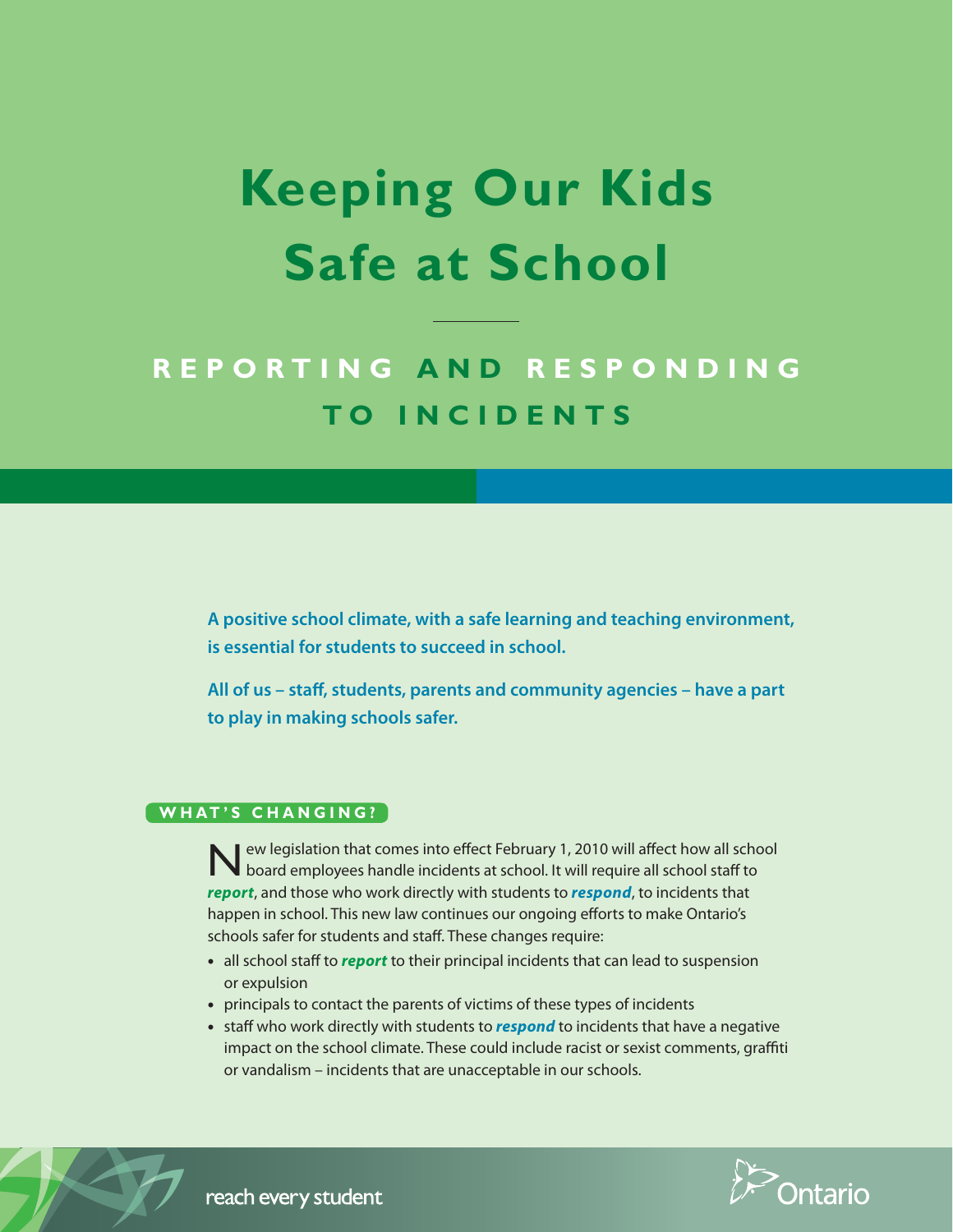# **R EP O R TING**

# **What types of incidents must be reported?**

The same types of behaviours that must be considered for suspension or expulsion must be reported.

#### **Student behaviours that can lead to** *suspension* **include:**

- Uttering a threat to inflict serious bodily harm on another person
- Possessing alcohol or illegal drugs
- Being under the influence of alcohol
- Swearing at a teacher or at another person in a position of authority
- Committing an act of vandalism that causes extensive damage to school property at the pupil's school or to property located on the premises of the pupil's school
- Bullying
- Any other activities identified in school board policy.

### **Student behaviours that can lead to** *expulsion* **include:**

- Possessing a weapon
- Using a weapon to cause or to threaten bodily harm to another person
- Committing physical assault on another person that causes bodily harm requiring treatment by a medical practitioner
- Committing sexual assault
- Trafficking in weapons or in illegal drugs
- Committing robbery
- Giving alcohol to a minor
- Any other activities identified in school board policy.

These behaviours can lead to suspension or expulsion and must be reported when they occur at school, at school-related activities or off school property where it has a negative impact on school climate.

# **Who has to report an incident?**

All school board employees are required to report in writing to their principal any incident that must be considered for suspension or expulsion. Board employees include:

- vice principals
- teachers and educational assistants
- all non-teaching staff, such as those involved in social work, child and youth work, psychology and other related disciplines
- administrative and custodial staff
- school bus drivers.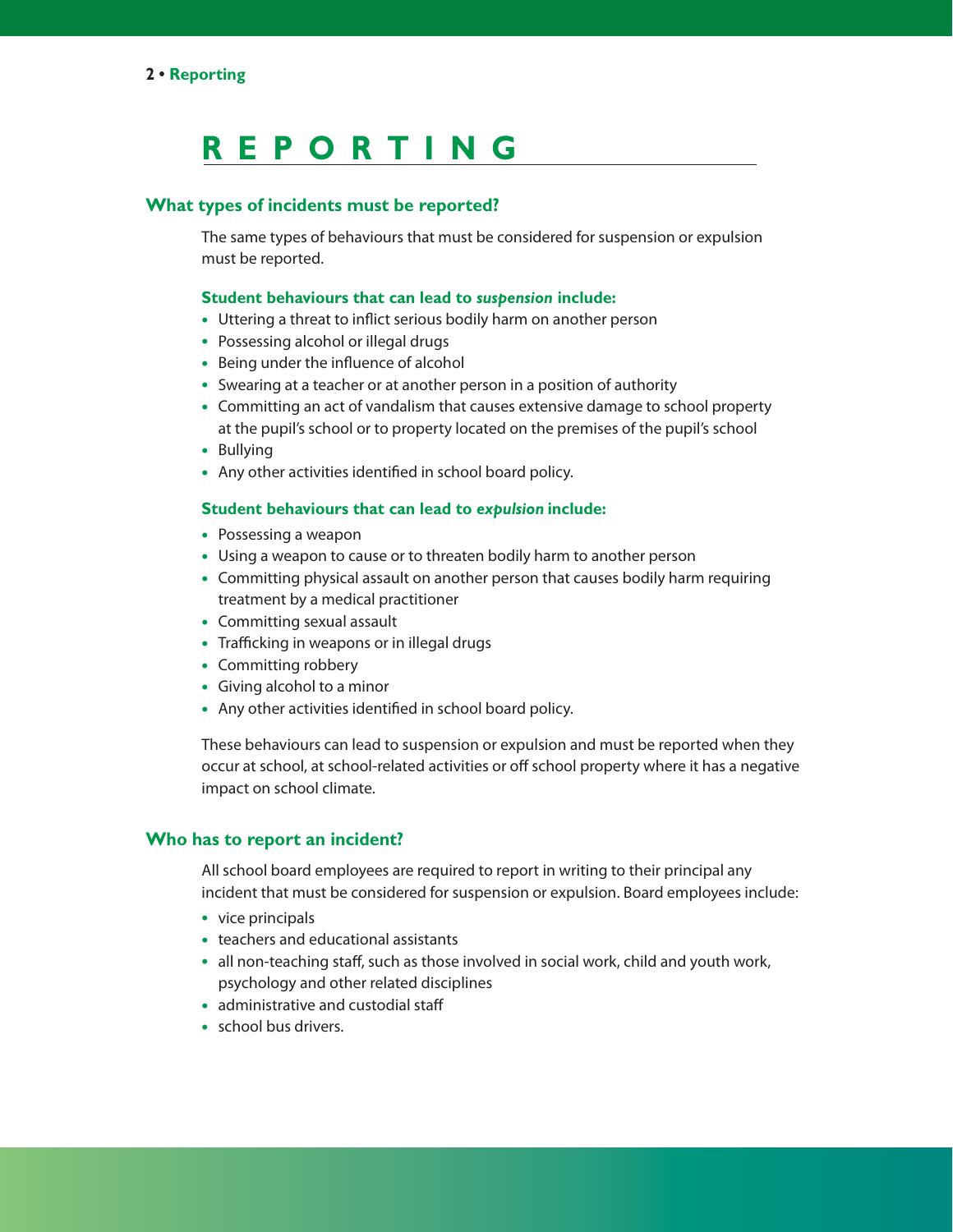# **What happens when an incident is reported to the principal?**

The principal determines what disciplinary action, if any, is required. If the incident leads to suspension, the principal will inform the parents or guardian of the suspended student. If another pupil was harmed, the victim's parents or guardian will be called.

#### **What information is shared with the parents or guardian of the victim?**

The principal can tell parents or guardian about:

- the incident
- the harm their child suffered
- what steps were taken to protect their child's safety, including any disciplinary measures taken in response to the incident.

The principal cannot name or provide any identifying information about the aggressor.

#### **Does the principal always call the victim's parents or guardian?**

There are exceptions. A principal is not permitted to call the victim's parents or guardian if:

- the student is 18 years or older or is a 16- or 17-year-old student who has withdrawn from parental control
- the principal believes that telling the parent(s) would put the student at risk of harm from the parent(s).

#### **Does the principal have to call the parents of the aggressor?**

A principal must call if the incident leads to a suspension. The *Education Act* already requires the principal to inform the aggressor's parents within 24 hours of the incident. Parents also receive written notice telling them the reason for and duration of the suspension and outlining the appeal process.

#### **Who else must the principal call?**

Depending on the incident, police may be called. Principals must follow their local police/school board protocols when involving police.

When board employees believe that a student may be in need of protection, they must continue to follow the usual procedure and call the children's aid society as required by the *Child and Family Services Act*.

# **If a student asks a teacher or other staff member not to tell anyone about an incident, does that board employee still have to report this to the principal?**

If it is an incident that could lead to suspension or expulsion and it happened at school or at any school-related event, then the teacher or any other staff member must tell the principal. If the incident occurred off school property and not at a school event, the teacher can direct the student to a community agency, such as the Kids Help Phone at 1-800-668-6868, which provides a 24/7 confidential counselling service.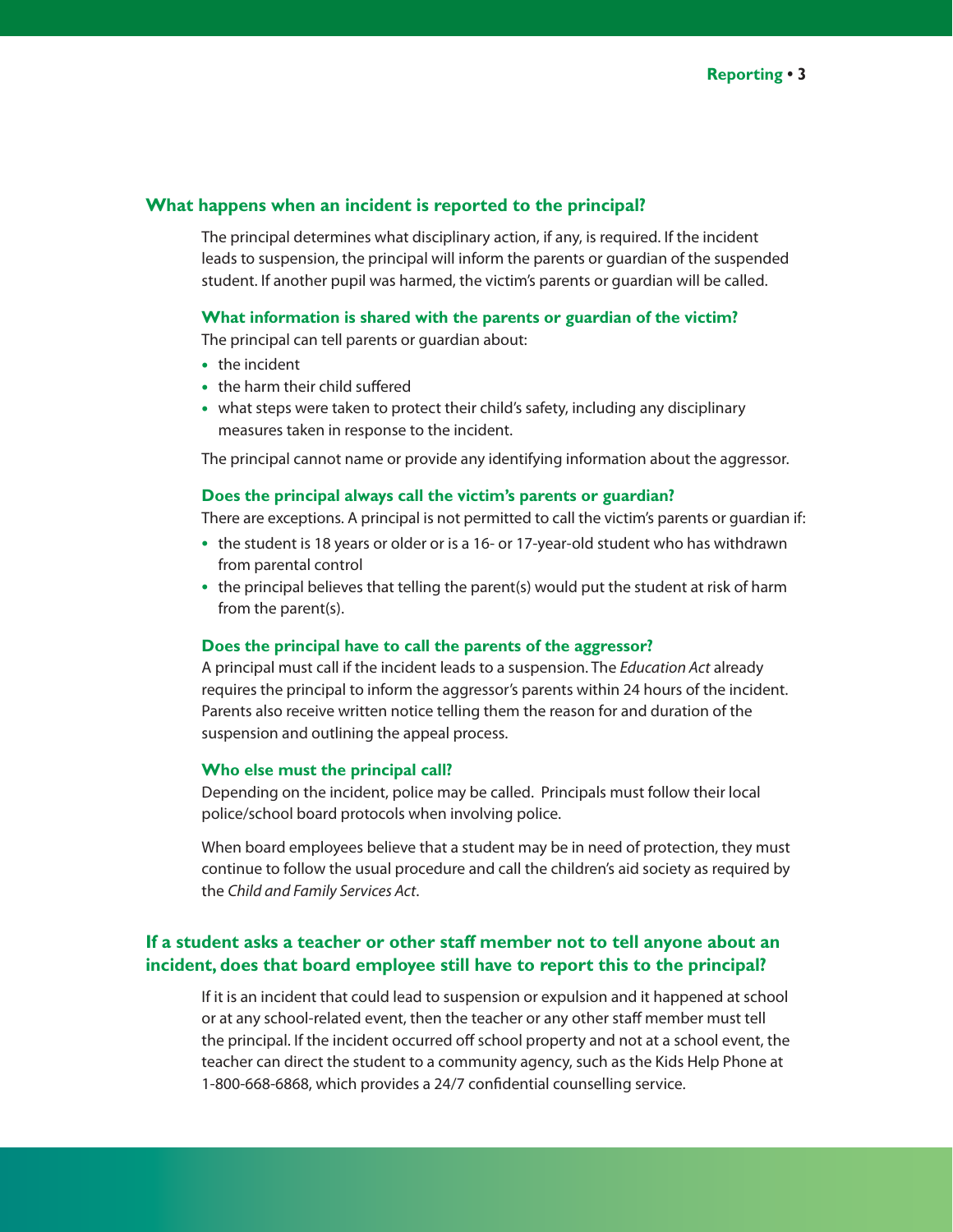# **Are teachers required to report serious incidents that happen off school property?**

If a teacher or any other school staff learns of an incident that will have a negative impact on school climate and could lead to a student being suspended or expelled it must be reported.

# **What happens if an incident is not reported?**

If a principal learns that any member of the school staff has not reported a serious incident that could lead to a student being suspended or expelled, the matter could be dealt with as a human resource issue, consistent with school board human resources policies and collective agreements.

As well, all staff who hold teaching certificates, including teachers, principals and superintendents are governed by the *Ontario College of Teachers Act,* which sets out activities that are defined as professional misconduct and outlines sanctions.

### **Supporting Victims**

School staff who work directly with students are required to support all students, including those who either instigate or are victims of serious student incidents. They will provide contact information about professional supports – such as public health units, child and youth workers, help phone lines – or other community agencies that offer the appropriate type of confidential support. This could include, for example, a sexual assault centre, Kids Help Phone or the Lesbian Gay Bi Trans Youth Line.

# **Supporting All Students**

School staff who work directly with students will provide those students wishing to discuss such issues as healthy relationships, gender identity and sexuality with contact information about professional supports available in their community.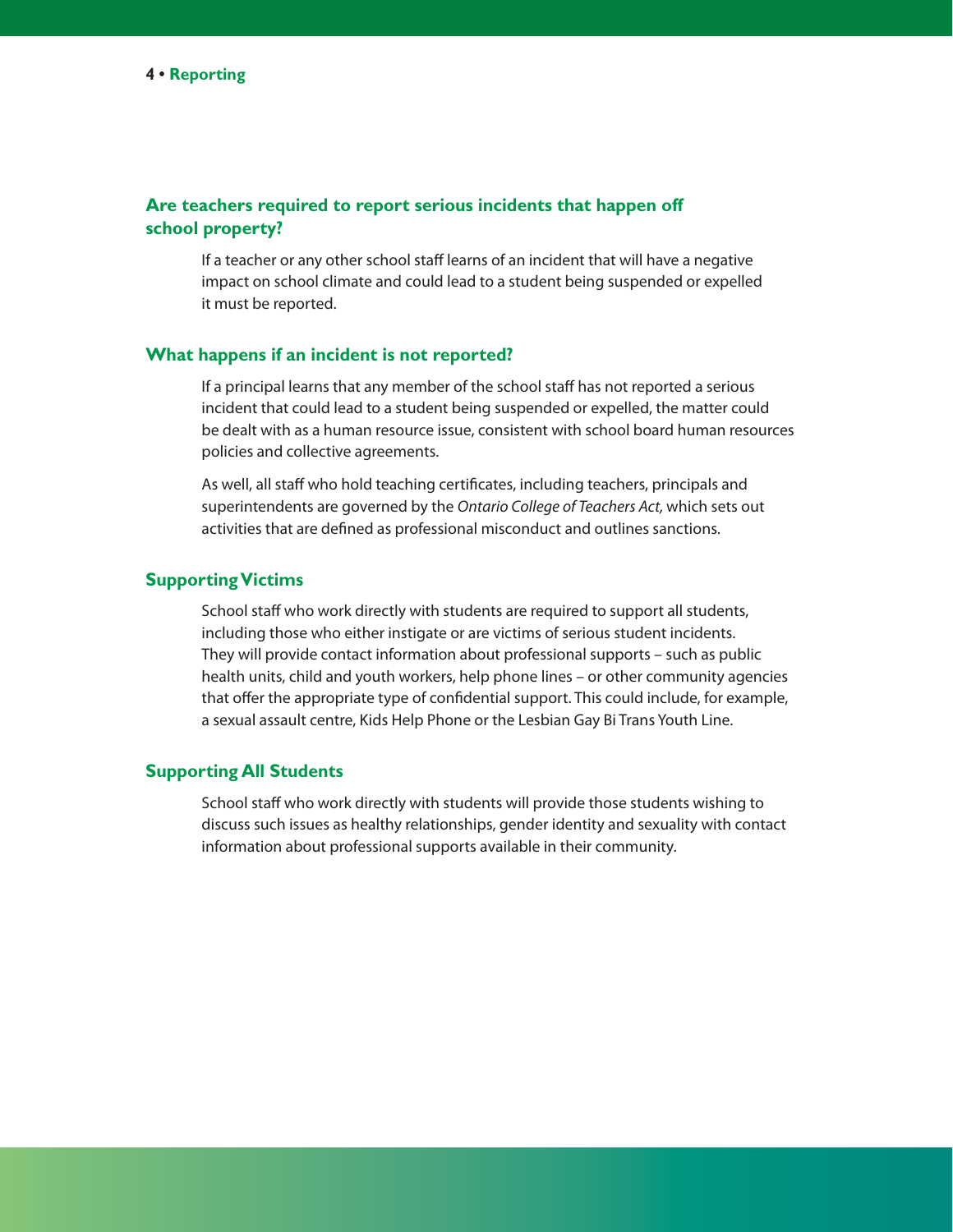# **R E S P O NDING**

# **Responding to Incidents**

All staff who work **directly** with students must respond to incidents that will have a negative impact on the school climate. This includes principals and vice principals, teachers, educational assistants and other non-teaching staff, such as those involved in social work, child and youth work, psychology and other related disciplines.

#### **How will staff respond?**

Responding may include:

- identifying the behaviour
- asking the students to stop the inappropriate behaviour
- explaining why it is inappropriate or disrespectful
- asking the students to change their behaviour in future.

#### **What behaviour is not allowed?**

We can all help make it clear what behaviour is unacceptable and create an environment in our schools where students feel welcome.

Examples of inappropriate and disrespectful behaviour include racist, sexual, sexist or homophobic comments, slurs and jokes or graffiti, as well as those activities and behaviours outlined on page 2 that can lead to suspension or expulsion.

# **Must staff always respond?**

Staff must respond to all incidents, unless doing so would cause immediate physical harm to themselves, a student or any other person. In these cases staff are expected to report the incident to the principal as soon as it is safe to do so.

# **L e a r n M or e**

Contact your school principal or school board to find out more or check out your school board website.

Learn more about the *Keeping Our Kids Safe at School Act* and Ontario's approach to making schools safer by visiting **O ntario.c a/safescho ols**.